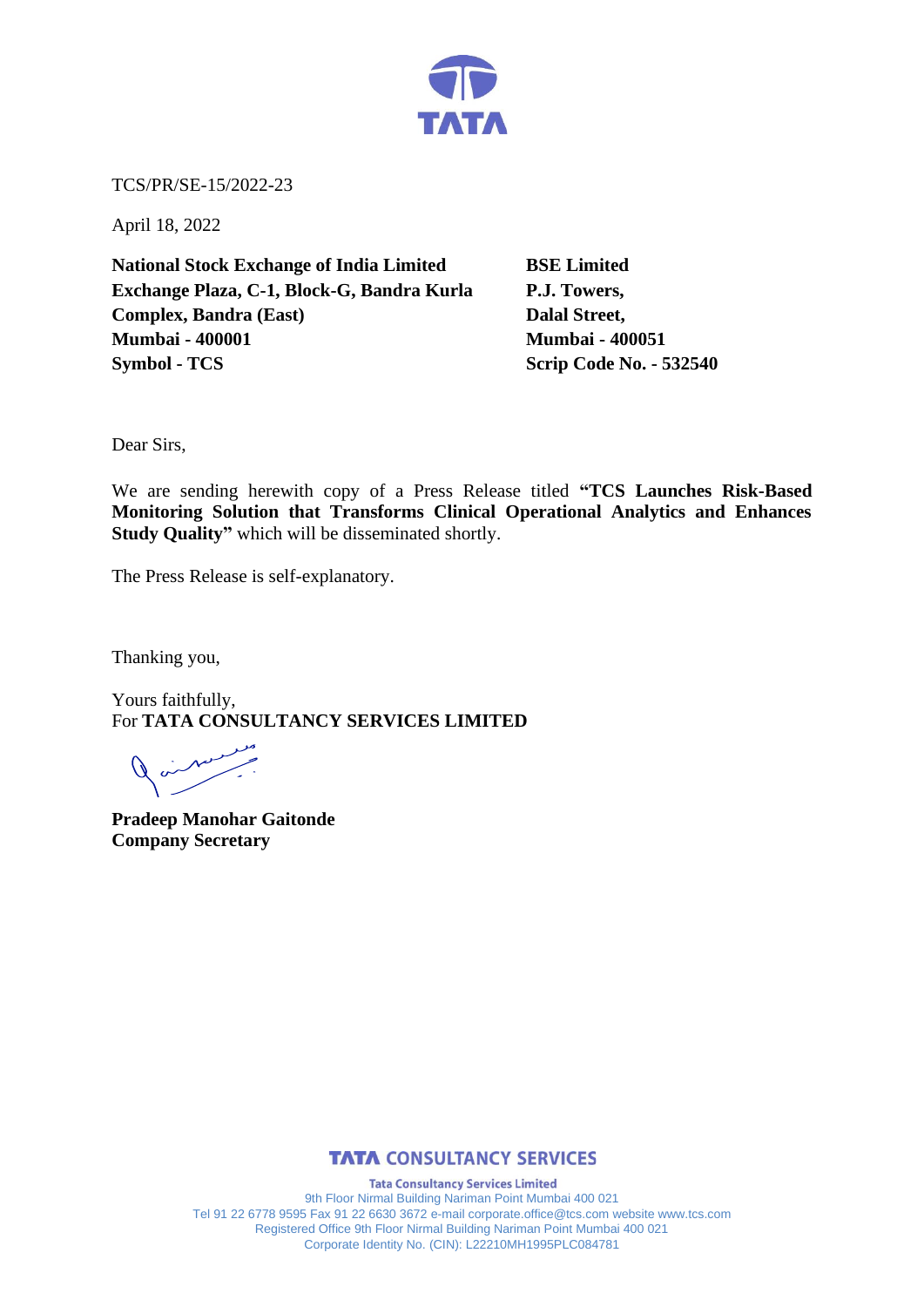

For immediate use Press Release

## **TCS Launches Risk-Based Monitoring Solution that Transforms Clinical Operational Analytics and Enhances Study Quality**

*Tata Consultancy Services Solution, Part of TCS ADD™ Analytics and Insights, Uses Machine Learning and AI to Remotely Monitor Study and Site Risks, and Improves Study Efficacy* 

**MUMBAI, April 18, 2022:** Tata Consultancy Services (TCS) (BSE: 532540, NSE: TCS) has launched an agile and intuitive risk-based monitoring solution for clinical trials, that enables intelligent decision making, increased compliance and improves study efficacy.

Part of the TCS ADD™ suite, the new risk-based monitoring solution enables biopharmaceutical and Contract Research Organizations (CROs) to identify study and site risks through advanced statistical algorithms and drive intelligent data driven decisions. The data science led risk-based monitoring solution precisely predicts outcomes pertaining to site workload and risks, thereby enabling stakeholders to lay out proactive monitoring strategies.

The risk-based monitoring solution comprises:

- **Intelligent risk management** that facilitates automated triggers for outliers with advanced analytics and visualizations.
- **AI/ML based predictive analytics** with leading indicators of site monitoring workload analytics.
- **40+ operational metrics** across study, site, subject, data management and budget management categories, providing a holistic performance view across site, country, region, study, program, compound and therapeutic area.
- **A one-click communication module** that provides a unified and collated list of pending activities, and system generated intelligent actions across all source systems; driving greater engagement and collaboration.

The novel and intuitive Risk Based Monitoring solution provides insights into missing data, improving data quality and consistency, and enabling early identification of trends and outliers. Sponsors and CROs are expected to realize up to 30% efficiency gain in site monitoring through the solution. In addition, automation speeds up the process, reduces site workload, improves overall compliance, and contributes to product speed-to-market.

*"With COVID 19 critically impacting site visits, life sciences industries realized the value of remote Risk Based Monitoring solutions that empower sponsors to monitor trials centrally, assess the risks and track corrective actions to enhance study quality,"* said **Debashis Ghosh, Business Group Head, Life Sciences Healthcare, and Public Services, TCS**. *"With our deep domain knowledge of the life sciences industry, we are continually expanding the capabilities of our modern and open TCS ADD platform to include data science, artificial intelligence and machine learning led clinical operational analytics solutions that transform the drug development value chain, deliver greater value for our customers and achieve faster compliance."*

### About TCS ADDTM Platforms

TCS ADDTM provides a suite of modern and open drug development platform for life sciences that enables digital ecosystems, simplifies data complexity and provides faster access to new and effective drugs for patients in need. The platform is powered by our proprietary cognitive intelligence engine, data driven smart analytics and Internet of Things (IoT) that makes clinical trials more agile and safe. TCS ADD leverages